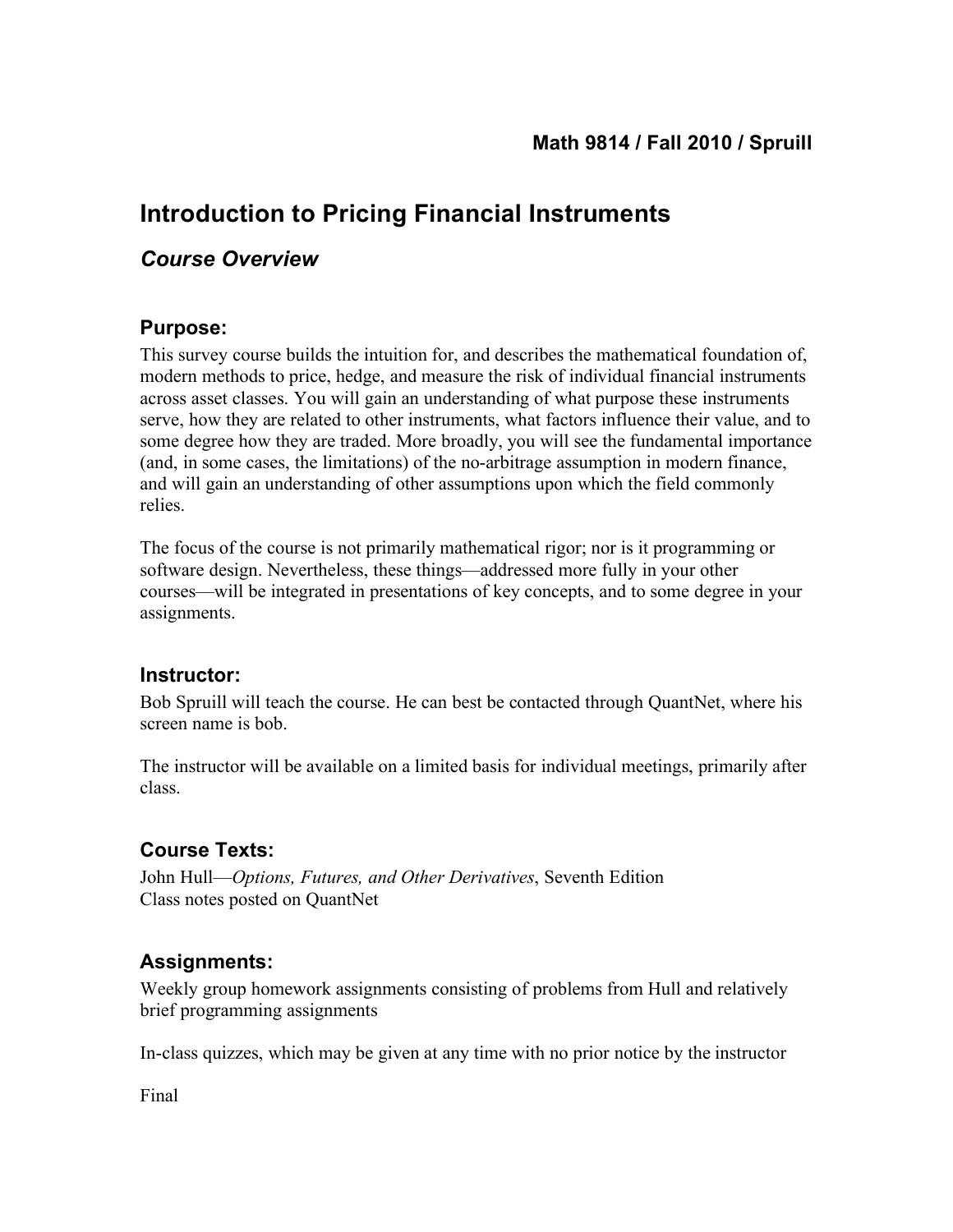#### **Topics:**

Each of the Roman numerals below represents the topics for one or two class meetings, depending upon the pace that seems best for the group. If time permits, other topics may be added to provide some flavor of how the fundamental ideas illustrated by these simple instruments may be expanded to related, more complex instruments and more elaborate views of the financial universe.

I. Interest zero-coupon bond, discount factors, zero rates, compounding, forward rates, interpolation, FRA Reference: Hull Chapter 4

II. Yield fixed-coupon bond, yield, bootstrapping, duration and DV01 Reference: Hull Chapter 4

III. Credit hazard rate and risky discount factor, credit spread, FRN, duration under credit risk, spread duration and DV01, CDS Reference: Hull Chapters 22, 23

IV. Swaps fixed-float swaps, cross-currency swaps, total return swaps, swap sensitivities and practical uses Reference: Hull Chapters 7, 23

V. Forwards and Futures forward contracts, FX and equity forwards, FX and equity futures, commodity futures, basis risk, minimum-variance hedge ratio Reference: Hull Chapters 2, 3, 5

VI. Options in Discrete Time put-call parity, binomial asset pricing model, statistical versus risk-neutral measures, European versus American options Reference: Hull Chapters 8, 11

VII. Options in Continuous Time geometric Brownian motion and the lognormal distribution, continuous-time selffinancing replication, the Black-Scholes PDE, a solution for vanilla European options Reference: Hull Chapters 12, 13

VIII. Option Greeks definitions of standard Greeks, analytic Greeks for the Black-Scholes model, numerical estimation of Greeks, interpretations and practical uses